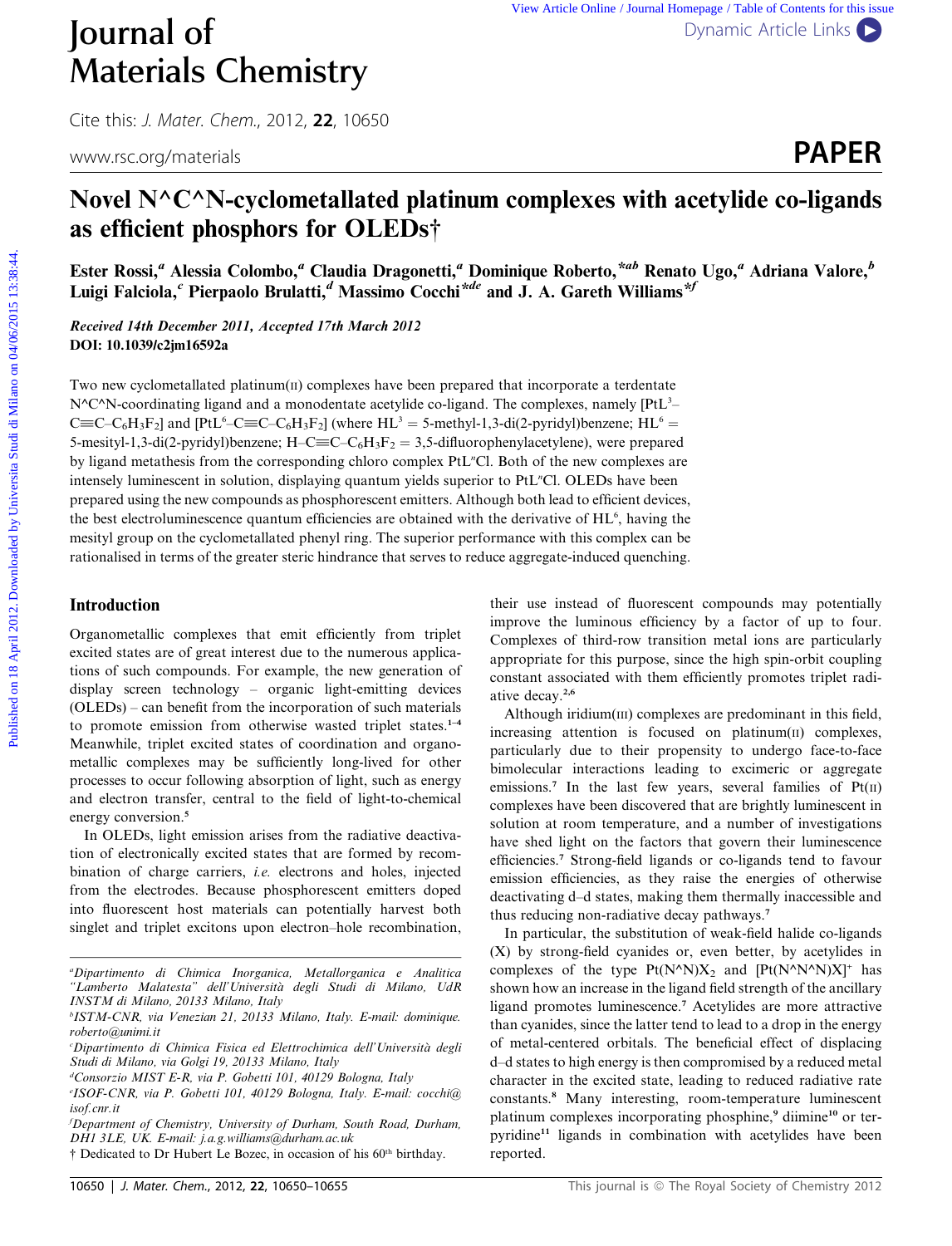A further strategy to improve luminescence is to make use of cyclometallating ligands whose ligand-field strength is augmented, for example, with respect to bipyridine and terpyridine.<sup>7</sup> Meanwhile, terdentate ligands offer an advantage over bidentate ligands in that the additional rigidity they impart inhibits the  $D_{2d}$  distortion that bis-bidentate complexes can undergo through twisting of the two planes relative to one another.<sup>12</sup> Much work has been carried out on cyclometallated Pt $(n)$  complexes with N^N^C-coordinating ligands such as cyclometallated 6-phenyl-2,2'-bipyridine, whose  $Pt(II)$  chloro complex exhibits, in solution at room temperature, an emission quantum yield of 0.025 (ref. 13) increasing to 0.04 upon substitution of the chloride ligand with phenylacetylide, as pioneered by Che and co-workers.<sup>14</sup> The thermal stability and sublimability of Pt(II) acetylide complexes based on cyclometallated 6-phenyl-2,2'-bipyridine render them appropriate for incorporation into the emissive layer of vapour-deposited OLEDs, reaching high luminance and efficiencies (up to 4.2 cd A<sup>-1</sup> with a  $\eta_{\text{ext}} = 1.6\%$  at  $30 \text{ mA cm}^{-2}$ ).<sup>14</sup> View Article entainegy to irreprese burished on the term of they with string at reservation. The continue of the continue of the continue of the continue of the continue of the continue of the continue of the continue of

Pt(II) complexes with terdentate ligands based on cyclometallated 1,3-di(2-pyridyl)benzene  $(dpyb)$ ,<sup>15</sup> which offer the metal ion an N^C^N coordination environment with shorter Pt–C bonds than in the isomeric C^N^N systems, are amongst the brightest Pt-based emitters in solution at room temperature.<sup>16</sup> For example, [Pt(dpyb)Cl] is characterized by an emission quantum yield of 0.60 in deoxygenated dichloromethane.<sup>17</sup> The corresponding complex of the more  $\pi$ -delocalised 1,3-bis-(4'-phenyl-2'-quinolinyl)benzene has a lower luminescent efficiency ( $\phi = 0.14$ ), but it can be increased upon substitution of chloride by phenylacetylide ( $\phi = 0.21$ ).<sup>18</sup> Some Pt(II) acetylide complexes with a cyclometallated N^C^N ligand have recently been found to be of interest in the preparation of photoresponsive supramolecular organometallic nano-sheets<sup>19</sup> and for their nonlinear properties,<sup>20</sup> but their use as OLED emitters has not previously been investigated.

In this paper, we present a study of the effect of substitution of the chloride ligand in two  $[Pt(N^{\wedge}C^{\wedge}N)Cl]$  complexes by 3,5-difluorophenylacetylide ( $-C\equiv C-C_6H_3F_2$ ), and we show how this class of material can be used to prepare efficient OLEDs.

# Experimental

## General comments

[PtL<sup>3</sup>Cl] and [PtL<sup>6</sup>Cl] were synthesized as previously reported<sup>17,21</sup> whereas the new acetylide  $Pt(II)$  complexes were prepared as described below. All reagents were purchased from Sigma-Aldrich or Fluorochem and used as received. Products were characterized by infrared and <sup>1</sup>H NMR (Bruker Avance DRX-400 instrument) spectroscopies and by elemental analysis, carried out at the Universita degli Studi di Milano.

#### Synthesis of the new complexes

**Complex [PtL<sup>3</sup>-C=C-C<sub>6</sub>H<sub>3</sub>F<sub>2</sub>]. A mixture of 1-ethynyl-**3,5-difluorobenzene (22 mg, 0.16 mmol) and 0.5 M sodium methoxide (2.8 mL, 0.18 mmol) in methanol (1 mL) was stirred for 30 min at room temperature under nitrogen. Then [PtL<sup>3</sup>Cl] (76 mg, 0.16 mmol) dissolved in a mixture of MeOH (100 mL) and  $CH_2Cl_2$  (25 mL) was added and the mixture was left for one

day with stirring at room temperature. The solution changed colour passing from yellow to red. Then the solvents were removed under reduced pressure and the crude product was washed with water (25 mL), methanol (25 mL), and *n*-hexane  $(3 \times 25 \text{ mL})$ . A further purification by precipitation from dichloromethane/pentane gave the desired product as a red solid in almost quantitative yield (89 mg). <sup>1</sup> H NMR (400 MHz, CDCl<sub>3</sub>):  $\delta$  9.39 (d,  $J(^{195}Pt) = 50$  Hz, 2H<sup>6</sup>), 7.93 (td,  $J_{3,4} = 8.0$ ;  $J_{4,5}$  $= 1.5$  Hz, 2H<sup>4</sup>), 7.66 (d,  $J(^{195}Pt) = 5$  Hz, 2H<sup>3</sup>), 7.36 (s, 2H<sup>4</sup>), 7.21  $(\text{td}, J_{5,6} = 5.7; J_{4,5} = 1.5 \text{ Hz}, 2\text{H}^5), 7.07 \text{ (dd, } J_{2'',4''} = 2.3 \text{ Hz};$  $J(^{19}F) = 8$  Hz, 2H<sup>2''</sup>), 6.64 (tt,  $J_{4'',2''} = 2.3$  Hz;  $J(^{19}F) = 10$  Hz, 1H<sup>4"</sup>), 2.38 (3H, CH<sub>3</sub>). IR  $\nu$ /cm<sup>-1</sup> = 2083(C=C). Anal. calcd for  $C_{25}H_{16}F_{2}N_{2}Pt$ : C, 52.00; H, 2.79; N, 4.85%. Found: C, 52.01; H, 2.83; N, 4.82%.

**Complex [PtL<sup>6</sup>–C** $\equiv$ **C–C<sub>6</sub>H<sub>3</sub>F<sub>2</sub>].** This complex was prepared as described above for  $[PtL<sup>3</sup>-C\equiv C-C<sub>6</sub>H<sub>3</sub>F<sub>2</sub>]$  but starting from [PtL<sup>6</sup>Cl] instead of [PtL<sup>3</sup>Cl]. <sup>1</sup>H NMR (400 MHz, CD<sub>2</sub>Cl<sub>2</sub>):  $\delta$  9.41 (d,  $J(^{195}Pt)$  40 Hz, 2H<sup>6</sup>), 8.01 (td,  $J_{3,4} = 8.2$ ;  $J_{4,5} = 1.4$  Hz, 2H<sup>4</sup>), 7.70 (d,  $J(^{195}Pt)$  7 Hz, 2H<sup>3</sup>), 7.37 (s, 2H<sup>6</sup>), 7.31 (td,  $J_{6,5} = 5.8$ ;  $J_{4,5} = 1.4$  Hz, 2H<sup>5</sup>), 7.07 (dd,  $J_{2'',4''} = 1.0$  Hz;  $J(^{19}F) = 9$  Hz,  $2H^{2''}$ ), 7.00 (s,  $2H^{4'}$ ), 6.71 (tt,  $J_{2'',4''} = 1.0$  Hz;  $J(^{19}F) = 11$  Hz, 1H<sup>4"</sup>), 2.37 (3H, p-CH<sub>3</sub>Ph), 2.12 (6H, o-CH<sub>3</sub>Ph). IR  $\nu$ /cm<sup>-1</sup> = 2083(C $\equiv$ C). Anal. calcd for C<sub>33</sub>H<sub>24</sub>F<sub>2</sub>N<sub>2</sub>Pt: C, 58.15; H, 3.55; N, 4.11%. Found: C, 58.20; H, 3.59; N, 3.99%.



#### Photophysical characterization

Absorption spectra were recorded for dichloromethane solutions using a Biotek Instruments XL spectrometer. Luminescence spectra were recorded using a FluoroMax-2 spectrofluorimeter equipped with an R928 photomulitplier tube. Spectra were corrected for the wavelength dependence of the detector and emission grating. Quantum yields were determined using two independent standards of  $\text{[Ru(bpy)}_3\text{]Cl}_2$  in H<sub>2</sub>O ( $\Phi = 0.028$ )<sup>22</sup> and fluorescein in 0.1 M NaOH solution ( $\Phi = 0.90$ ).<sup>23</sup> The luminescence lifetimes of the complexes were measured by time-correlated single-photon counting, following excitation at 374.0 nm with an EPL-375 pulsed-diode laser. The emitted light was detected at 90° using a Peltier-cooled R928 PMT after passage through a monochromator.

#### Electrochemical characterization

Cyclic voltammograms were recorded using an Autolab PG-Stat 30 potentiostat/galvanostat with computer control and data storage via GPES Manager software. Solutions of concentration 1 mM in  $CH_2Cl_2$  were used, containing  $[Bu_4N][PF_6]$  0.1 M as the supporting inert electrolyte. A three-electrode assembly was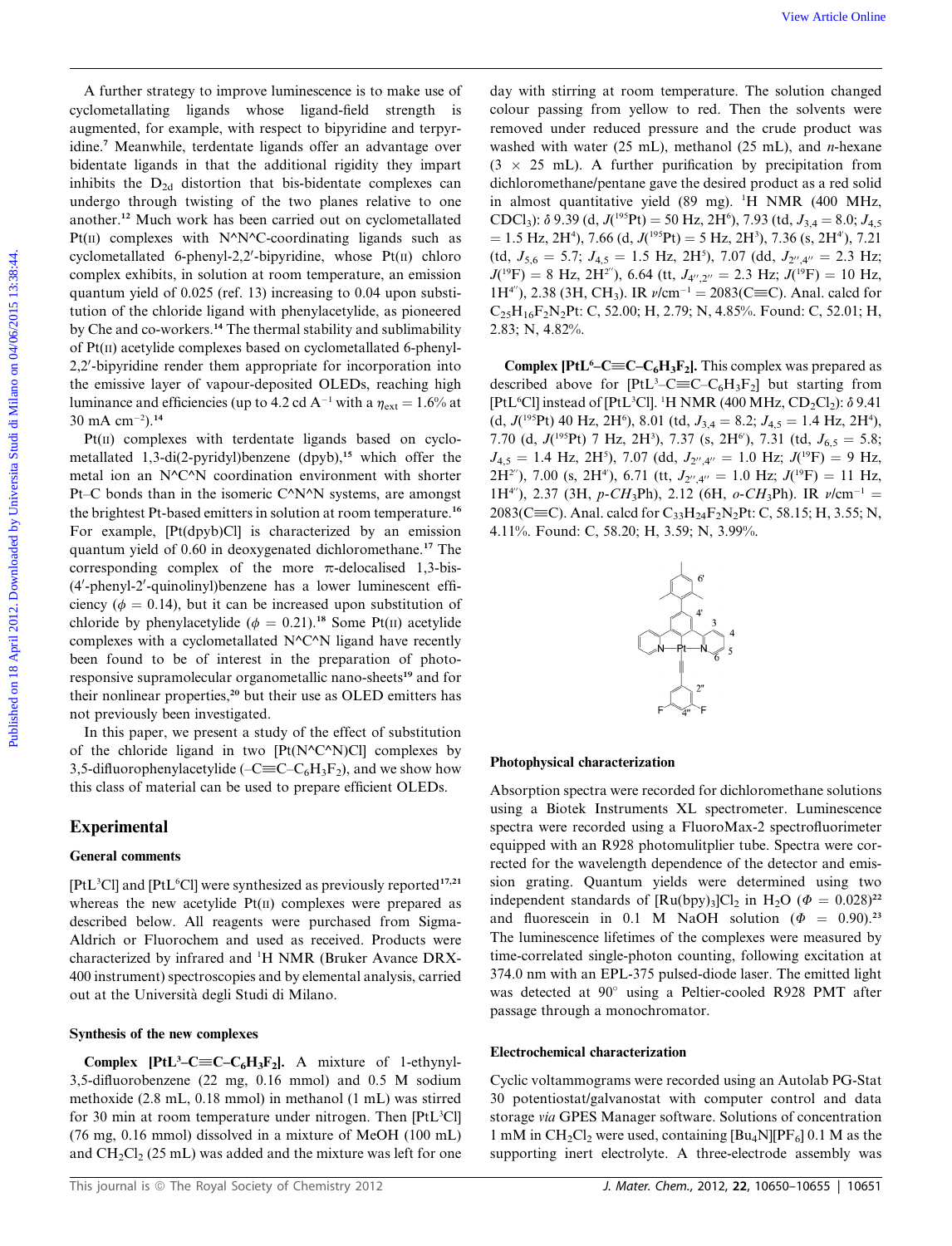employed, consisting of a glassy carbon (GC, 0.071 cm<sup>2</sup>) or a platinum wire (0.012 cm<sup>2</sup>) working electrode, a platinum wire counter electrode and a saturated calomel electrode (SCE) as a reference electrode. The polishing procedure for both working electrodes consisted of surface cleaning with diamond powder (Aldrich, diameter  $1 \mu m$ ) on a wet cloth (DP-Nap, Struers). Since the platinum working electrode showed great fouling effects, the data presented are referred to the glassy carbon working electrode. The voltammetric cell was thermostatted at 298 K and solutions were purged for 5 minutes with solvent-saturated nitrogen gas with stirring, prior to measurements being taken without stirring. The ohmic drop (700–1000  $\Omega$ ) was duly compensated by the positive feedback technique. The voltammograms were referenced to the ferrocene–ferrocenium couple as the standard ( $E_{1/2} = 0.42$  vs. SCE).<sup>24</sup> Chemical and electrochemical reversibility was studied using the classical tests.<sup>25</sup>

#### Results and discussion

#### Preparation of the Pt(II) complexes

The cyclometallated  $N^{\wedge}C^{\wedge}N$  Pt(II) chloride precursors [PtL<sup>3</sup>Cl] and [PtL<sup>6</sup>Cl] were synthesized as previously reported  ${H L<sup>3</sup>}$  = 5-methyl-1,3-di(2-pyridyl)benzene and  $HL^6 = 5$ -mesityl-1,3-di(2pyridyl)benzene}.17,21 Various attempts to substitute the chloride in these complexes by the ethynyl-3,5-difluorobenzene anion following Sonogashira's synthetic route, which has been shown to be suitable for preparing acetylide derivatives of cyclometallated N^N^C and O^N^N Pt(II) complexes,<sup>14,26,27</sup> were unsuccessful, despite the screening of different catalytic systems (for example, CuI–iPr<sub>2</sub>NH, CuI–Et<sub>3</sub>N, CuOAc–iPr<sub>2</sub>NH, and CuOAc–Et<sub>3</sub>N). However,  $[PtL<sup>3</sup>-C \equiv C-C<sub>6</sub>H<sub>3</sub>F<sub>2</sub>]$  and  $[PtL<sup>6</sup> C\equiv C-C_6H_3F_2$ ] were readily obtained in quantitative yield by reaction of PtL<sup>"</sup>Cl with the acetylide anion prepared by deprotonation of 3,5-difluorophenylacetylene with sodium methoxide, as shown in Scheme 1.

The new Pt(II) acetylide complexes were fully characterized by elemental analyses and by IR and NMR spectroscopies.

#### Photophysical and electrochemical properties in solution

Cyclic voltammetry of  $[PtL^3-C\equiv C-C_6H_3F_2]$ ,  $[PtL^6-C\equiv C C_6H_3F_2$ ] and their chloro analogues was carried out in  $CH_2Cl_2$ solution, and data for the first oxidation and reduction potentials are given in Table 1. All four complexes show a similar reduction peak around  $-2.3$  V. The lack of significant variation with the

**Scheme 1** Synthesis of  $[PtL<sup>3</sup>-C \equiv C-C<sub>6</sub>H<sub>3</sub>F<sub>2</sub>]$  (R = methyl) and  $[PtL<sup>6</sup>-C \equiv C-C<sub>6</sub>H<sub>3</sub>F<sub>2</sub>]$  (R = mesityl).

co-ligand or central aryl substituent is consistent with the lowest unoccupied molecular orbital (LUMO) being dominated by the pyridyl rings, with little contribution expected from the cyclometallating ring or co-ligand.<sup>28</sup> On the other hand, the introduction of the phenylacetylide co-ligand is seen to shift the oxidation potential significantly to less positive potentials for both pairs of complexes, suggesting that the strongly  $\sigma$ -donating acetylide ligand raises the energy of the highest occupied molecular orbital (HOMO). Density functional theory calculations have previously suggested that the HOMO in  $[Pt(N^{\wedge}C^{\wedge}N)]$ Cl] complexes is spread over the metal, the co-ligand, and the cyclometallating aryl ring.<sup>28</sup> The higher  $E_{ox}$  values exhibited by [PtL<sup>6</sup>X] with respect to [PtL<sup>3</sup>X] (X = chloride or acetylide) can thus similarly be explained in terms of the  $\sigma$ -bonding framework in which the mesityl substituent is electron-withdrawing relative to methyl. Steric hindrance between the mesityl and central aryl ring inhibits the attainment of the coplanar conformation that would typically facilitate the counterbalancing  $\pi$ -donation effect in aryl-substituted complexes.<sup>21</sup> where the endotropic of a glasty circle ( $\Gamma_6$ ) ( $\Gamma_7$ ) ( $\Gamma_8$ ) ( $\Gamma_8$ ) ( $\Gamma_9$ ) ( $\Gamma_9$ ) ( $\Gamma_8$ ) ( $\Gamma_9$ ) ( $\Gamma_9$ ) ( $\Gamma_9$ ) ( $\Gamma_9$ ) ( $\Gamma_9$ ) ( $\Gamma_9$ ) ( $\Gamma_9$ ) ( $\Gamma_9$ ) ( $\Gamma_9$ ) ( $\Gamma_9$ ) ( $\Gamma_9$ ) ( $\Gamma_9$ ) ( $\Gamma_9$ ) (

The first oxidation and reduction potentials can be used to estimate the HOMO and LUMO energy levels by means of equations  $E_{\text{HOMO}}$  (eV) = -(1.4 $E_{\text{OX}}$ ) – 4.6 and  $E_{\text{LUMO}}$  (eV) =  $-(E_{\text{RED}} + 4.8)^{29,30}$  The HOMO–LUMO gap is calculated to be 2.57, 3.08, 2.42 and 2.78 eV for [PtL<sup>3</sup>Cl], [PtL<sup>6</sup>Cl], [PtL<sup>3</sup>-C=C- $C_6H_3F_2$ ] and [PtL<sup>6</sup>–C≡C–C<sub>6</sub>H<sub>3</sub>F<sub>2</sub>], respectively (Table 1), thus decreasing upon substitution of chloride by 3,5-difluorophenylacetylide.

Absorption and emission data are presented in Table 1. All of the absorption spectra (Fig. 1) show intense bands in the region 260–330 nm, which can be assigned to intraligand  $\pi-\pi^*$  transitions of cyclometallated 1,3-di(2-pyridyl)benzene<sup>21</sup> and acetylide<sup>18</sup> ligands, and less intense bands at 330–450 nm, corresponding to transitions of mixed charge-transfer/ligandcentred character.<sup>28</sup>

Although the substitution of the chloride ligand by the phenylacetylide does not change the spectral profile substantially, the individual bands in this region become rather less wellresolved, and there is evidence of a tail to longer wavelength in the phenyl acetylide complexes. This might tentatively be attributed to the introduction of a  $\pi_{C\equiv C} \rightarrow \pi^*_{N^cC^N}$  ligand-toligand charge-transfer (LLCT) transition, by analogy with other  $Pf(\Pi)$  acetylide complexes,  $10,11,18$  and as suggested by the observed trend in oxidation potentials discussed above, which indicate that the HOMO is raised in energy upon introduction of the acetylide.

The photoluminescence spectra of the new acetylide complexes, attributed to a primarily ligand-centred  $\pi-\pi^*$  state, are quite similar to those of the chloride derivatives (Table 1 and Fig. 2).

They emit brightly in the green region of the spectrum, displaying vibrationally resolved spectra, with the 0–0 band around 510 nm. Like their parent complexes, they readily form excimers at elevated concentration in solution, which emit in the red region of the spectrum around 700 nm (Fig. 2). Complex  $[PtL<sup>3</sup>-C \equiv C-C<sub>6</sub>H<sub>3</sub>F<sub>2</sub>]$  is a particularly bright emitter, with a luminescence quantum yield of 0.77 in deoxygenated dichloromethane, somewhat superior to the parent chloro complex, and with a similar trend being observed for the complexes of  $L^6$  (Table 1). Notably, the self-quenching constants of the derivatives of the mesityl ligand  $L<sup>6</sup>$  are significantly lower

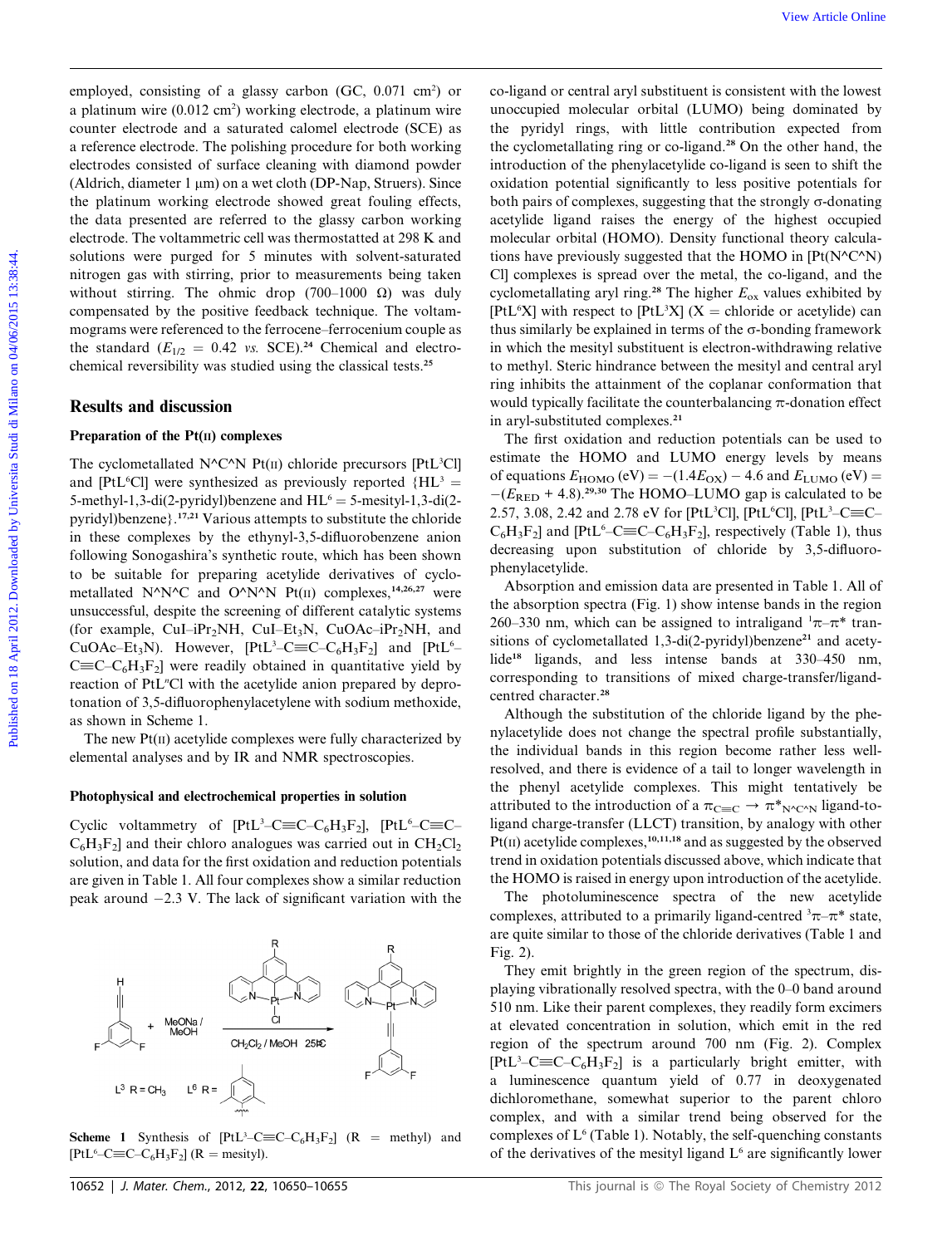**Table 1** Photophysical and electrochemical data of the Pt(II) complexes in CH<sub>2</sub>Cl<sub>2</sub> at 298 K

| [PtL <sup>3</sup> Cl <sup>f</sup> ]<br>[PtL <sup>6</sup> Cl]<br>[ $PtL$ <sup>3</sup> $C \equiv CC_6H_3F_2$ ]<br>$[PtL6C \equiv CC6H3F2]$ | 335 (5710), 381 (6900),<br>412 (6780), 460 (190),<br>495 (130)<br>332 (5640), 363 (3850),<br>381 (5410), 410 (5210),<br>492sh (130)<br>335sh (4928), 388 (5092),<br>406 (4529), 493 (111)<br>333 (7395), 366 (7971),<br>387 (7174), 405 (5814), | 505, 539, 578<br>501, 534, 574sh<br>508, 538, 580sh | 0.68<br>0.62 | 7.8<br>7.9 | 3.3<br>1.0                                                                                                                                                                                                                                                                                                                         | 16  | $-2.27^{g}$ | $0.36^g$ | $-5.10^{g}$ | $-2.53^{g}$ |
|------------------------------------------------------------------------------------------------------------------------------------------|-------------------------------------------------------------------------------------------------------------------------------------------------------------------------------------------------------------------------------------------------|-----------------------------------------------------|--------------|------------|------------------------------------------------------------------------------------------------------------------------------------------------------------------------------------------------------------------------------------------------------------------------------------------------------------------------------------|-----|-------------|----------|-------------|-------------|
|                                                                                                                                          |                                                                                                                                                                                                                                                 |                                                     |              |            |                                                                                                                                                                                                                                                                                                                                    |     |             |          |             |             |
|                                                                                                                                          |                                                                                                                                                                                                                                                 |                                                     |              |            |                                                                                                                                                                                                                                                                                                                                    | 7.4 | $-2.30$     | 0.70     | $-5.58$     | $-2.50$     |
|                                                                                                                                          |                                                                                                                                                                                                                                                 |                                                     | 0.77         | 7.8        | 2.9                                                                                                                                                                                                                                                                                                                                | 15  | $-2.27$     | 0.25     | $-4.95$     | $-2.53$     |
|                                                                                                                                          | 489 (290)                                                                                                                                                                                                                                       | 500, 529, 572sh                                     | 0.66         | 5.9        | 0.5                                                                                                                                                                                                                                                                                                                                | 15  | $-2.28$     | 0.50     | $-5.30$     | $-2.52$     |
| absorption (normalised at 410 nm)<br>1                                                                                                   | <b>PtL</b> <sup>6</sup> CI<br>PtL <sup>6</sup> -acetylide<br>PtL <sup>3</sup> -acetylide                                                                                                                                                        |                                                     |              |            | than their $L3$ counterparts (factor of 3 and 6 for the chloride and<br>acetylide complexes respectively), which can reasonably be<br>attributed to the steric hindrance associated with the mesityl<br>group disfavouring approach of molecules to one another.                                                                   |     |             |          |             |             |
|                                                                                                                                          |                                                                                                                                                                                                                                                 |                                                     |              |            | <b>OLED</b> configurations                                                                                                                                                                                                                                                                                                         |     |             |          |             |             |
| 0<br>300                                                                                                                                 | PtL <sup>3</sup> Cl<br>400<br>450<br>350<br>wavelength / nm                                                                                                                                                                                     | 500<br>550                                          |              |            | Complexes $[PtL^3-C\equiv C-C_6H_3F_2]$ and $[PtL^6-C\equiv C-C_6H_3F_2]$<br>were examined as phosphors for OLEDs, both as dopants at low<br>concentration in a blend with a host material, and as pure films,<br>where the intermolecular interactions might be expected to<br>become important. OLEDs were fabricated by growing |     |             |          |             |             |
|                                                                                                                                          | Fig. 1 Absorption spectra of the two acetylide complexes (solid lines)<br>and of the chloro complexes (dotted lines) in $CH2Cl2$ at 298 K.                                                                                                      |                                                     |              |            | a sequence of thin layers on glass substrates pre-coated with<br>indium tin oxide (ITO), transparent to the light generated in the<br>emitting layer (EML). Holes were injected from the ITO anode,                                                                                                                                |     |             |          |             |             |



Fig. 1 Absorption spectra of the two acetylide complexes (solid lines) and of the chloro complexes (dotted lines) in  $CH_2Cl_2$  at 298 K.



**Fig. 2** Photoluminescence spectra of  $[PtL^3 - C \equiv C - C_6H_3F_2]$  in  $CH_2Cl_2$  at 298 K over a 12-fold concentration range, normalized to the monomer emission maximum (1.75  $\times$  10<sup>-5</sup> M, black; 2.3  $\times$  10<sup>-5</sup> M, blue; 6.9  $\times$  $10^{-5}$  M, green;  $2.1 \times 10^{-4}$  M, red). The proportion of excimer emission increases with increasing concentration.

#### OLED configurations

Complexes  $[PtL<sup>3</sup>-C \equiv C-C_6H_3F_2]$  and  $[PtL<sup>6</sup>-C \equiv C-C_6H_3F_2]$ were examined as phosphors for OLEDs, both as dopants at low concentration in a blend with a host material, and as pure films, where the intermolecular interactions might be expected to become important. OLEDs were fabricated by growing a sequence of thin layers on glass substrates pre-coated with indium tin oxide (ITO), transparent to the light generated in the emitting layer (EML). Holes were injected from the ITO anode, and passed through a 60 nm thick hole-transporting layer comprised of a blend of TPD  $\{N, N'\text{-diphenyl-}N, N'\text{-bis}(3-\epsilon)\}$ methyl)-1,1'-biphenyl-4,4'-diamine,  $75\%$  and PC {bisphenolol-A-polycarbonate, 25%} and a 10 nm thick layer of TCTA  ${4,4',4''$ -tris(N-carbazolyl)triphenylamine}. They recombine in the EML (30 nm thick, comprised either of 5% Pt complex in TCTA or of the pure complex) with electrons injected from an Al/LiF cathode and transported through a 30 nm layer of TAZ (for details of the materials and experimental procedure, see ref. 32).

Fig. 3 shows the electroluminescence (EL) spectra of OLEDs prepared using  $[PtL<sup>3</sup>-C \equiv C-C_6H_3F_2]$  or  $[PtL<sup>6</sup>-C \equiv C-C_6H_3F_2]$ , in each case using an EML comprising either 5 wt% of the complex in TCTA or the neat complex. The EL spectra of the OLEDs with 5 wt% of the complex in TCTA are quite similar to one another and are clearly characterized by emission from the monomolecular excited states. There is simply a very small blue shift upon substitution of the methyl group by the mesityl, mirroring the behaviour observed in solution. The electroluminescence spectra of OLEDs based on the neat complexes as the EML, on the other hand, exhibit lower-energy, structureless, excimer-like emissions, with  $\lambda_{\text{max}}$  of 672 nm and 685 nm, similar to observations on devices employing [PtL<sup>3</sup>Cl] or [PtL<sup>6</sup>Cl].<sup>33,34</sup>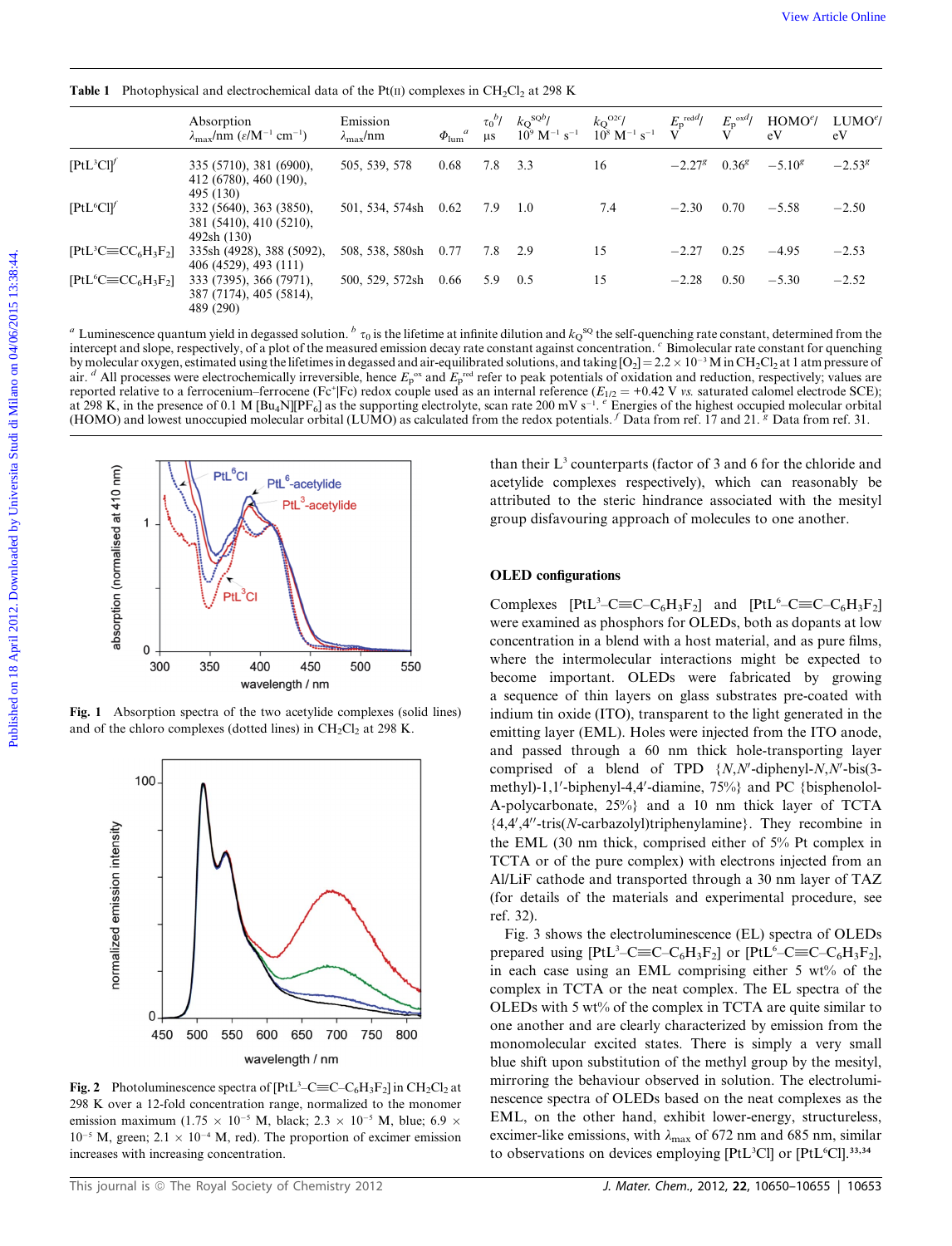

Fig. 3 Electroluminescence spectra of OLEDs based on  $[PtL<sup>3</sup>-C\equiv$ C-PhF<sub>2</sub>] (black colour) or [PtL<sup>6</sup>-C $\equiv$ C-C<sub>6</sub>H<sub>3</sub>F<sub>2</sub>] (red colour), either as a dopant at 5 wt% in TCTA, or as the neat emitting layer.



Fig. 4 Brightness versus applied voltage of the OLEDs.



Fig. 5 External quantum efficiencies versus electric current density for the four OLEDs.

Fig. 4 shows the brightness versus voltage plot for the four different OLEDs, whilst Fig. 5 shows the electroluminescence quantum efficiencies (EL QE) versus the electric current density.

As is evident from Fig. 4, the OLEDs with an EML containing 5% platinum complex in TCTA have a similar brightness to one another (reaching up to 7000 cd  $m^{-2}$  at high voltage). The electroluminescence quantum efficiency (QE) of the OLED with 5% [PtL<sup>3</sup>–C≡C–C<sub>6</sub>H<sub>3</sub>F<sub>2</sub>] in TCTA is high (QE<sub>max</sub>  $\approx$  5%), similar to that displayed by the device based on the parent chloride complex ( $ca. 8\%$ ).<sup>33</sup> On the other hand, the corresponding device comprising  $[PtL^6$ -C $\equiv$ C-C<sub>6</sub>H<sub>3</sub>F<sub>2</sub>] displays QE<sub>max</sub>  $\approx$  12%. This value is about three times higher than that of a similarly constructed OLED with [PtL<sup>6</sup>Cl],<sup>33</sup> and more than an order of magnitude superior to OLEDs based on related C^N^N coordinated platinum complexes of 6-aryl-2,2'-bipyridines with phenylacetylide coligands, for which the EL QE decreases from 1.6% to 0.9% on going from a 2% to a 4% Pt-doped device.<sup>14</sup> The superiority of  $[PtL<sup>6</sup>-C \equiv C-C_6H_3F_2]$  over  $[PtL<sup>3</sup>-C \equiv C-C_6H_3F_2]$ , despite the similarity of their solution photophysical and electrochemical properties, is likely to be due to inhibition of "aggregate-induced quenching", owing to the steric bulk of the mesityl group. Published on 18 April 2013. The action of CH is the content of Distribution of CH is the content of Distribution of CH is the content of Distribution of CH is the content of Distribution of CH is the content of Distribu

Interestingly, however, a similar trend emerges in the devices comprising neat complexes as the EML. The device made from [PtL<sup>6</sup>-C $\equiv$ C-C<sub>6</sub>H<sub>3</sub>F<sub>2</sub>] displays quantum efficiencies over an order of magnitude superior to those obtained using [PtL<sup>3</sup>–C $\equiv$ C–C<sub>6</sub>H<sub>3</sub>F<sub>2</sub>] (Fig. 5), much less pronounced roll-off of QE with increasing current, and substantially higher brightness for a given applied voltage (Fig. 4). Clearly, bimolecular interactions must be occurring in this system too, in order to give rise to the low-energy band which is characteristic of an excimer/ aggregate species, yet they do not compromise the performance as they do in the complex with the  $L<sup>3</sup>$  ligand. A possible explanation is that the presence of the mesityl group favours a headto-tail arrangement of molecules, as observed in the crystal structure of a related biphenyl-substituted complex for example,<sup>21</sup> whilst a head-to-head arrangement is possible for the methyl-substituted complex (e.g. as also found in the analogue of [PtL3 Cl] incorporating a bromine atom in place of the methyl group).<sup>35</sup> The results suggest that differing arrangements of the molecules with respect to one another in the EML may be associated with the different formation of emitting or quenching bimolecular aggregations.

#### **Conclusions**

In summary, substitution of the chloride ligand of [PtL<sup>3</sup>Cl] and [PtL<sup>6</sup>Cl] (L<sup>3</sup> = 5-methyl-1,3-di(2-pyridyl)benzene; L<sup>6</sup> = 5-mesityl-1,3-di(2-pyridyl)benzene) by 3,5-difluorophenyl-acetylide leads to novel Pt complexes, characterized by an improved luminescence in solution. We have shown that they can be used as phosphors for highly efficient phosphorescent OLEDs. Moreover, the introduction of substituents which hinder the close head-to-head interfacial approach of molecules has been shown to inhibit the self-quenching effect of this class of Pt complexes, which can compromise their use as OLED emitters. Thus, by employing the mesityl group on the central ring of the N^C^N ligand, a substantial improvement in device efficiency is observed, with EL QE<sub>max</sub> reaching a value of  $\sim$ 12% for an EML containing 5% of the complex in TCTA. These results show that the new family of  $1,3$ -di(2-pyridyl)-benzene Pt(II) acetylide complexes may represent a useful and appealing tool for the